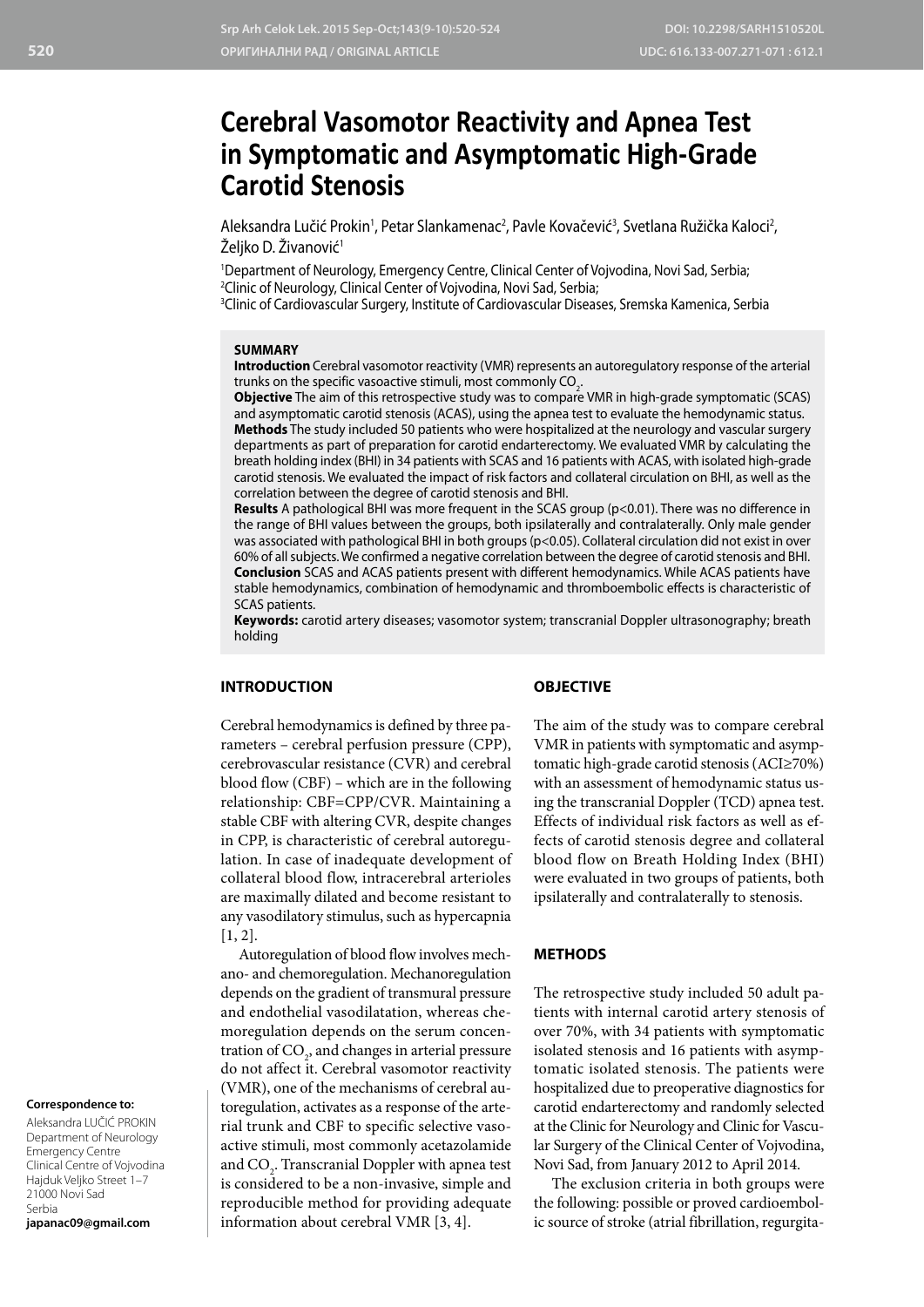tion of heart valves, dilatative cardiomyopathy, artificial valves, previous myocardial infarction, patent foramen ovale), contralateral high-grade carotid stenosis or occlusion, significant stenosis or occlusion of vertebrobasilar and intracranial arteries, acute or chronic pulmonary diseases, poor insonation of the temporal bone window and previous stroke and/or carotid surgery.

The following risk factors were observed: age, gender, hypertension, diabetes mellitus, hyperlipidemia and smoking, existing and newly-discovered. Previous therapy for hypertension, diabetes mellitus and hyperlipidemia was recorded in the medical file.

Computed tomography and/or magnetic resonance of the brain, computed tomography angiography and/ or digital subtraction angiography were performed in all patients. Doppler ultrasound on Aloka ProSound Alpha 10 device was used for carotid stenosis degree evaluation by combining B-mode imaging (color duplex flow imaging and power Doppler imaging) with Doppler spectral analysis, according to a standardized protocol. The degree of carotid stenosis was determined according to the European Carotid Surgery Trial criteria, verified by already mentioned imaging methods [5, 6, 7]. High-grade carotid stenosis was graded in the following three levels: 70–79%, 80–89% and 90–99%.

Multi-Dop® T device (DWL® Elektronische Systeme GmbH) and manual Doppler pulsing 2 MHz probe were used for insonation od vertebrobasilar arteries and for intracranial arteries through transtemporal window. Mean blood flow velocity (MBFV) was continually recorded in both middle cerebral arteries. We observed the flow direction and MBFV of main collateral blood vessels, anterior and posterior communicating arteries, as an indirect indicator of the presence of collateral blood flow over the anterior and/or posterior flow. Additional suboccipital insonation of vertebro-basilar system was performed, where collateralization was identified by a 100% increase in MBFV in the basilar artery. Finally, the existence of collateral circulation through the external carotid artery was determined by Doppler of the ophthalmic artery flow ipsilateral to a stenosed carotid artery on the same device [8, 9]. These ultrasound methods were performed by several experienced sonographers "blinded" for a duplex and Doppler scans of carotid arteries.

On the same device TCD apnea test was performed by insonating both middle cerebral arteries, by one experienced sonographer. After a normal inspirium, the patient was instructed to hold breath for 30 seconds. In patients who could not hold their breath for the given period, the estimated apnea was calculated in seconds. The MBFV at the beginning of inspirium, after several minutes of normal breathing, was designated as Vmin, whereas the MBFV at the end of the estimated apneic period was designated as Vmax. BHI was calculated using the following formula: BHI=Vmax-Vmin/Vmin×100/seconds. An average of two BHI measurements was taken, and pathological BHI was defined as BHI<0.69 [4, 10].

Obtained data were analyzed and VMR was compared in high-grade symptomatic (SCAS) and asymptomatic carotid stenosis (ACAS), using the TCD apnea test for the evaluation of carotid hemodynamics.

Statistical analysis was performed using the SPSS 21.0 software and included descriptive statistics (mean, range, standard deviation), parametric Student's t-test, as well as the following nonparametric tests:  $\chi^2$  test, Pearson's correlation coefficient, univariate and two-way analysis of variance (ANOVA). The p-value lower than 0.05 was considered significant.

The study was approved by the Ethics Board of the Faculty of Medicine in Novi Sad. All patients gave their written, informed consent.

### **RESULTS**

Fifty patients, 39 (78%) men and 11 (22%) women, mean (±SD) age 65.1±7 years (age range, 50-79 years) were divided into two groups: symptomatic carotid artery stenosis (SCAS) with 34 and asymptomatic carotid artery stenosis (ACAS) with 16 patients.

The observed vascular risk factors (age, gender, hypertension, diabetes mellitus, hyperlipidemia and smoking) did not differ significantly between the groups.

Considering the effect of independent risk factors on the VMR in both groups, there was statistical significance only between men and women with men having greater propensity towards VMR reduction (OR 5.075, 95% CI 1.22–21.06, p=0.025). Existence of other risk factors proved not to be associated with the pathological value of the BHI (Table 1).

Analysis of variance (two-way ANOVA) showed significant correlation between both gender and pathological BHI mean values in both groups (F=4.562, p=0.039) (Table 2).

**Table 1.** Univariate analysis of individual risk factors for breath holding index ipsilateral to stenosis in both groups

| <b>Risk factors</b>    | <b>OR</b> | 95% CI         | р     |  |
|------------------------|-----------|----------------|-------|--|
| Gender (male – female) | 5.075     | $1.22 - 21.06$ | 0.025 |  |
| Age (1-year interval)  | 0.98      | $0.90 - 1.06$  | 0.63  |  |
| HTA (Yes – No)         | 0.97      | $0.16 - 5.89$  | 0.97  |  |
| $DM (Yes - No)$        | 1.62      | $0.43 - 6.17$  | 0.48  |  |
| $HLP$ (Yes $-$ No)     | 0.50      | $0.14 - 1.74$  | 0.28  |  |
| Smoking (Yes - No)     | 1.70      | $0.48 - 6.09$  | 0.41  |  |

HTA – hypertensio arterialis; DM – diabetes mellitus; HLP – hyperlipidemia; OR – odds ratio; CI – confidence interval; p – statistical significance

**Table 2.** The influence of gender on the pathological breath holding index value between symptomatic and asymptomatic carotid stenosis groups ipsilateral to carotid stenosis

| Group        | Gender | $\bar{\mathsf{X}}$ | <b>SD</b> | N  |
|--------------|--------|--------------------|-----------|----|
| Symptomatic  | Female | 0.68               | 0.22      | 6  |
|              | Male   | 0.61               | 0.38      | 28 |
|              | Total  | 0.62               | 0.36      | 34 |
| Asymptomatic | Female | 1.27               | 0.53      | 5  |
|              | Male   | 0.64               | 0.35      | 11 |
|              | Total  | 0.84               | 0.50      | 16 |
| Total        | Female | 0.95               | 0.48      | 11 |
|              | Male   | 0.62               | 0.37      | 39 |
|              | Total  | 0.69               | 0.42      | 50 |

 $\bar{x}$  – mean value; SD – standard deviation; N – number of patients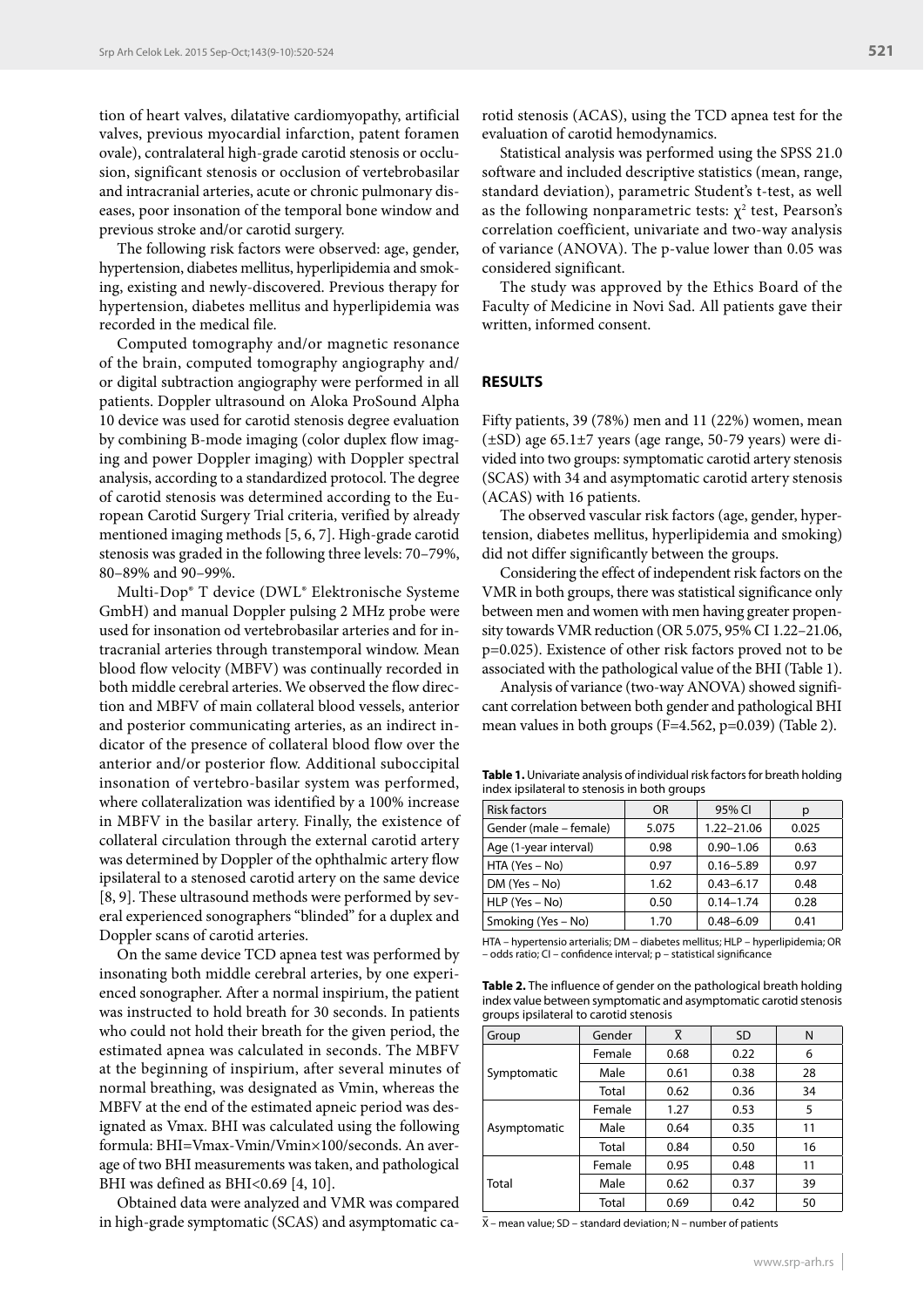|                        | Group       |               |              |       |       |       |  |
|------------------------|-------------|---------------|--------------|-------|-------|-------|--|
| <b>BHI</b> ipsilateral | Symptomatic |               | Asymptomatic |       | Total |       |  |
|                        | N           | $\frac{0}{0}$ | N            | $\%$  | N     | $\%$  |  |
| Normal values          |             | 20.6          | 10           | 62.5  | 17    | 34.0  |  |
| Pathological values    | 27          | 79.4          | 6            | 37.5  | 33    | 66.0  |  |
| Total                  | 34          | 100.0         | 16           | 100.0 | 50    | 100.0 |  |

**Table 3.** Distribution of breath holding index (BHI) values ipsilateral to stenosis in the two groups

Observing the influence of both genders on the mean value of BHI, in females there was a significant reduction of BHI only in SCAS group (Mann–Whitney test, U=3000; p=0.028), while in males there was no difference between the groups (t-test,  $t=0.222$ ,  $p=0.36$ ).

There was no significant difference in BHI values between the two groups; SCAS: 0.04–1.64, ACAS: 0.05–1.93. The presence of pathological values of BHI  $( $0.69$ )$  was significantly more frequent in the SCAS group (27 [79.4 %] vs six [37.5%] patients [p<0.01]) (Table 3).

We examined the presence and distribution of collateral pathways. There was no collateral circulation in 33 (66%) patients in the SCAS and ACAS groups, and no significant influence on the BHI values ipsilateral to stenosis (Pearson's correlation, r=-0.250, p>0.05) (Graph 1).

In the remaining 17 (34%) patients in both groups, the secondary collateral pathway was dominant (via arteria ophtalmica [AIO]) in SCAS group, while the primary collateral pathway (via anterior communicating arteries) was dominant in the ACAS group, but with no statistical significance (p>0.05).

Regarding the degree of carotid stenosis, most of the patients (42%) were in the second group with 80–89% stenosis. There was a statistically significant negative correlation between the degree of stenosis and BHI values in both SCAS and ACAS groups (p<0.05) (Graph 2).

Contralateral to carotid stenosis, there was no significant difference in BHI between the groups (SCAS: 0.30– 2.06, ACAS: 0.50–1.95) (p>0.05), or in the distribution of pathological BHI (p>0.05).

# **DISCUSSION**

Evaluation of cerebral VMR may have a prognostic value for patients with steno-occlusive carotid disease. This is based on the relationship between exhausted cerebral hemodynamics and the development of stroke, with hemodynamic phenomena possibly differing in SCAS and ACAS patients [10, 11].

Although precise mechanism of brain circulation control is still unknown, several biological variables should be addressed: larger CBF in women with blood flow velocity in medial cerebral artery 3–5% faster than in men, and considerable interindividual difference between PaCO<sub>2</sub> and blood flow velocity [12, 13]. In our study, reduced VMR is more common in men regardless of which study group they belong to, which confirms the literature data about low vascular sensitivity for applied vasoactive stimuli in men. VMR in men was significantly reduced in the



**Graph 1.** Correlation between collateral blood flow and breath holding index (BHI) ipsilateral (0 – no collateral blood flow; 1 – with collateral blood flow)



**Graph 2.** Correlation between the degree of carotid stenosis and breath holding index (BHI) (1=70–79%; 2=80–89%; 3=90–99%)

SCAS compared to the ACAS group. Male gender represented an important risk factor for stroke, which has been confirmed in previous studies [13, 14, 15].

Other risk factors (age, hypertension, diabetes mellitus, hyperlipidemia and smoking) showed no significant influence on the VMR in either group. In their study, Krdžić et al. [16] using TCD apnea test also did not found association between those risk factors and VMR reduction in patients with SCAS. In our study most of the patients were metabolically well regulated with drugs and effect of multiple risk factors during a longer period of time has to be considered.

Collateral circulation through the extra- and intracranial collaterals is important for maintaining a normal CPP, as well as a compensatory mechanism in the process of infarction development. If it is insufficient or absent, hemodynamics of cerebral circulation is compromised [17, 18, 19]. In our study, more than 60% of all subjects did not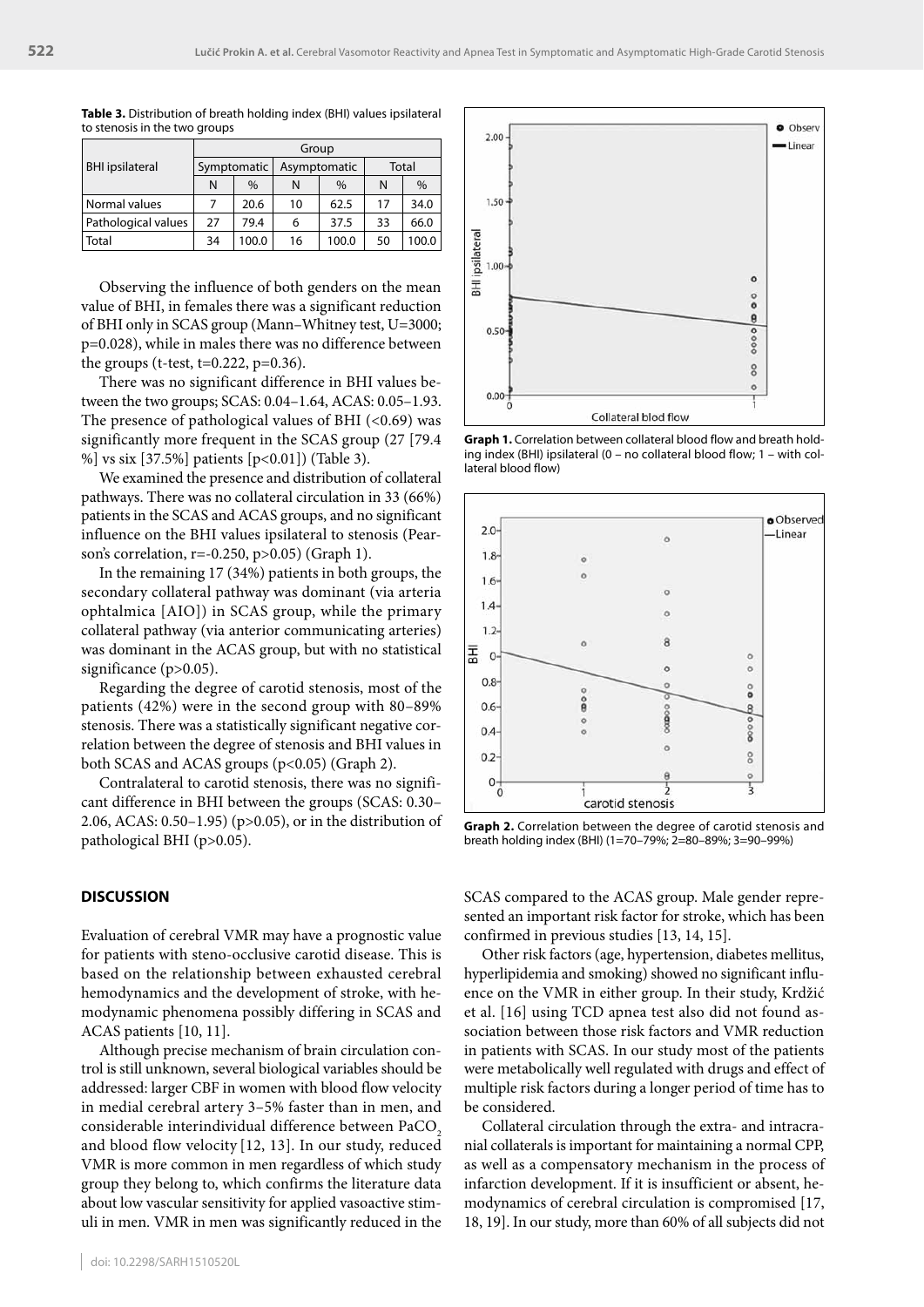have a developed collateral circulation; in the SCAS group secondary type prevailed via AO, and in the ACAS group primary pathway prevailed via anterior communicating arteries, although without statistical significance. This may explain an ipsilateral cerebrovascular event in a number of SCAS subjects. In the SCAS group, carotid microembolization hypothesis together with the absence of collateral circulation could explain the emergence of stroke. Carotid microemboli become symptomatic with the CPP lowering and with lack of time for activation of collateral circulation, which would otherwise have a protective hemodynamic role. In this way hemodynamics equalizes microembolic mechanism of carotid disease [18, 19, 20].

In the remaining SCAS patients, existing secondary collateral circulation was probably hemodynamically afunctional and, as such, it represents a specific indicator of impaired hemodynamics. It has been shown previously that in ACAS patients intracranial hemodynamic status is better preserved than in SCAS patients. The role of the circle of Willis in preservation of the intracranial hemodynamic status via primary collateral flow in this group was confirmed by other authors [21-24].

Our results showed that the SCAS group had a lower BHI value ipsilateral to stenosis compared to the ACAS group. These results confirm the previous findings: a lower BHI value (<0.69) represents a higher risk of stroke, and a higher grade of carotid stenosis is associated with a lower BHI value [4, 25, 26, 27]. Almost half of the patients (44.1%) in the SCAS group had a high level carotid stenosis (90–99%), while 50% of the patients in the ACAS group had a medium level stenosis (80–89%). Our results confirm negative correlation between the degree of carotid stenosis and VMR. Other authors reported similar results by using different vasoactive tests and methods. Levine et al. [28] found reduced VMR in 18 patients with transient ischemic attack and negative correlation between carotid stenosis degree (50–99%) and VMR by using 5%  $\rm CO_{2}$  inhalation and positron emission tomography. Gooskens et al. [29] and Reinhard et al. [30] used different methods and also reported negative correlation between carotid stenosis degree and a loss of hemodynamic regulation, concluding that normal function of collateral circulation is necessary for the preservation of brain autoregulation.

#### **REFERENCES**

- 1. Bornstain N, Gur AY. Cerebral vasomotor reactivity and carotid occlusive disease. Acta Clin Croat. 2006; 45:357-64.
- 2. Visser GH, van der Grond J, van Huffelen AC, Wieneke GH, Eikelboom BC. Decreased transcranial Doppler carbon dioxide reactivity is associated with disordered cerebral metabolism in patients with internal carotid artery stenosis. J Vasc Surg. 1999; 30(2):252-60.
- 3. Pretnar-Oblak J. Cerebral endothelial function determined by cerebrovascular reactivity to L-arginine. BioMed Res Int. 2014; 2014:601515.
- 4. Markus HS, Harrison MJ. Estimation of cerebrovascular reactivity using transcranial Doppler, including the use of breath-holding as the vasodilatory stimulus. Stroke. 1992; 23:668-73.
- 5. Barllin K, Alexandrov AV. Vascular imaging in stroke: comparative analysis. Neurotherapeutics. 2011; 8(3):340-48.

According to the literature, there is still controversy regarding the symmetry or asymmetry of VMR between the SCAS and ACAS groups. Silvestrini et al. [25] pointed to a different VMR in symptomatic and asymptomatic patients with significant carotid stenosis. Nighoghossian et al. [31] and Lucertini et al. [32] reported opposite results. Literature data show a combined action of hemodynamic and thromboembolic effects on stroke, and a special emphasis is given to the role of the morphological structure of a carotid plaque as a possible source of microemboli [25, 33], which may explain our results.

Our study has some limitations that have to be considered in the interpretation of the results. First, limited number of patients in both groups; second, influence of number of activated collateral paths on VMR in certain groups; and third, the fact that only one sonographer performed the TCD apnea test. This emphasizes the need for expanded research with more patients, thus adding to better evaluation of the mechanism of stroke and therapy algorithm.

# **CONCLUSION**

Hemodynamic effects of symptomatic and asymptomatic high-grade stenosis on VMR are different. Combined hemodynamic and thromboembolic effects of carotid plaque could contribute to the occurrence of stroke in SCAS patients. More stable hemodynamics is characteristic of ACAS patients. The occurrence of secondary collateral pathway, via AO, indicates disturbed intracranial carotid hemodynamics, when brain tissues receive insufficient blood supply from the primary collaterals, thereby providing patients a valuable, but limited, compensation. The results of this study revealed an important implication for clinical practice. It suggested that early evaluation of cerebral hemodynamics in a symptomatic and asymptomatic carotid disease are essential for determining optimal therapeutic strategies. Understanding the value of TCD apnea test as a simple and fast method that can be used in the carotid hemodynamics follow-up is important for every neurologist and vascular surgeon, especially in our circumstances, where other, more expensive methods are hardly accessible or even unavailable.

- 6. Vincezini E, Ricciardi MC, Pucinelli F, Altieri M, Vanacore N, Di Piero V, et al. Sonographic carotid plaque morphologic characteristics and vascular risk factors: results from population study. J Ultrasound Med. 2008; 27(9):1313-9.
- 7. Stanković S, Slankamenac P. Dijagnostički ultrazvuk fizičke osnove ultrasonografije, ultrazvučni imidžing, primena u medicinskoj dijagnostici. Novi Sad: Medicinski fakultet; 2011.
- 8. Aaslid R, Markwalder TM, Nornes H. Non-invasive transcranial Doppler ultrasound recording of flow velocity in basal cerebral arteries. J Neurosurg. 1982; 57(6):769-74.
- 9. Müller M, Hermes M, Brückmann H, Schimrigk K. Transcranial Doppler ultrasound in the evaluation of collateral blood flow in patients with internal carotid artery occlusion: correlation with cerebral angiography. AJNR. 1995; 16:195-202.